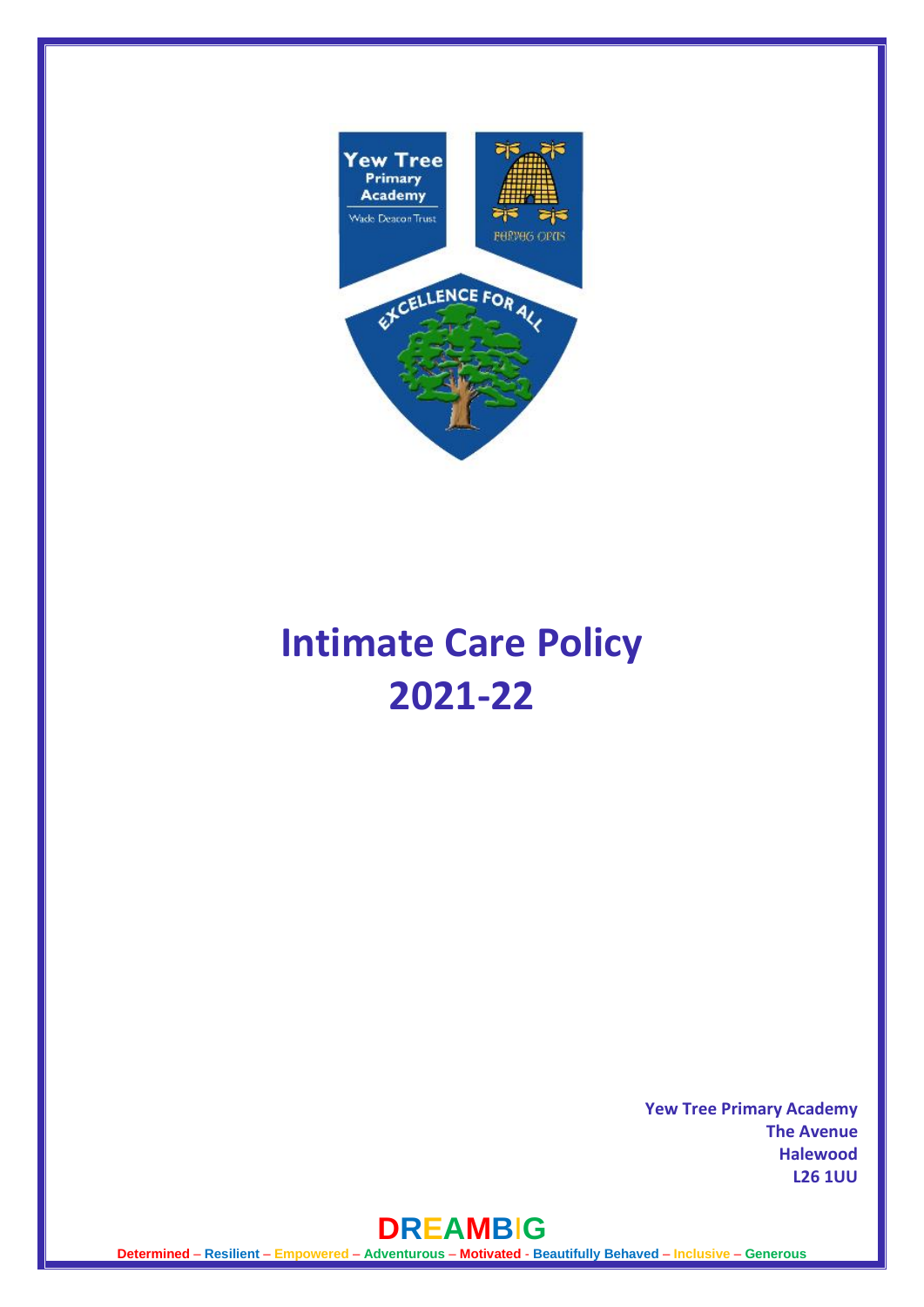# **Introduction**

The purpose of this policy is:

- To safeguard the rights and promote the best interests of the children
- To ensure children are treated with sensitivity and respect, and in such a way that their experience of intimate care is a positive one
- To safeguard adults required to operate in sensitive situations
- To raise awareness and provide a clear procedure for intimate care
- To inform parents/carers in how intimate care is administered
- To ensure parents/carers are consulted in the intimate of care of their children

# **Principles**

It is essential that every child is treated as an individual and that care is given as gently and as sensitively as possible. As far as possible, the child should be allowed to exercise choice and should be encouraged to have a positive image of his/her own body. It is important for staff to bear in mind how they would feel in the child's position. Given the right approach, intimate care can provide opportunities to teach children about the value of their own bodies, to develop their safety skills and to enhance their self esteem. Parents and staff should be aware that matters concerning intimate care will be dealt with confidentially and sensitively and that the young persons' right to privacy and dignity is maintained at all times.

# **Definition**

Intimate care is one of the following:

- • Supporting a pupil with dressing/undressing
- • Providing comfort or support for a distressed pupil
- • Assisting a pupil requiring medical care, who is not able to carry this out unaided
- • Cleaning a pupil who has soiled him/herself, has vomited or feels unwell

# **Supporting dressing/undressing**

Sometimes it will be necessary for staff to aid a child in getting dressed or undressed particularly in Early Years and Nursery. Staff will always encourage children to attempt undressing and dressing unaided.

# **Providing comfort or support**

Children may seek physical comfort from staff (particularly children in Nursery and Reception). Where children require physical support, staff need to be aware that physical contact must be kept to a minimum and be child initiated. When comforting a child or giving reassurance, the member of staff's hands should always be seen and a child should not be positioned close to a member of staff's body which could be regarded as intimate. If physical contact is deemed to be appropriate staff must provide care which is suitable to the age, gender and situation of the child.

If a child touches a member of staff in a way that makes him/her feel uncomfortable this can be gently but firmly discouraged in a way which communicates that the touch, rather than the child, is unacceptable.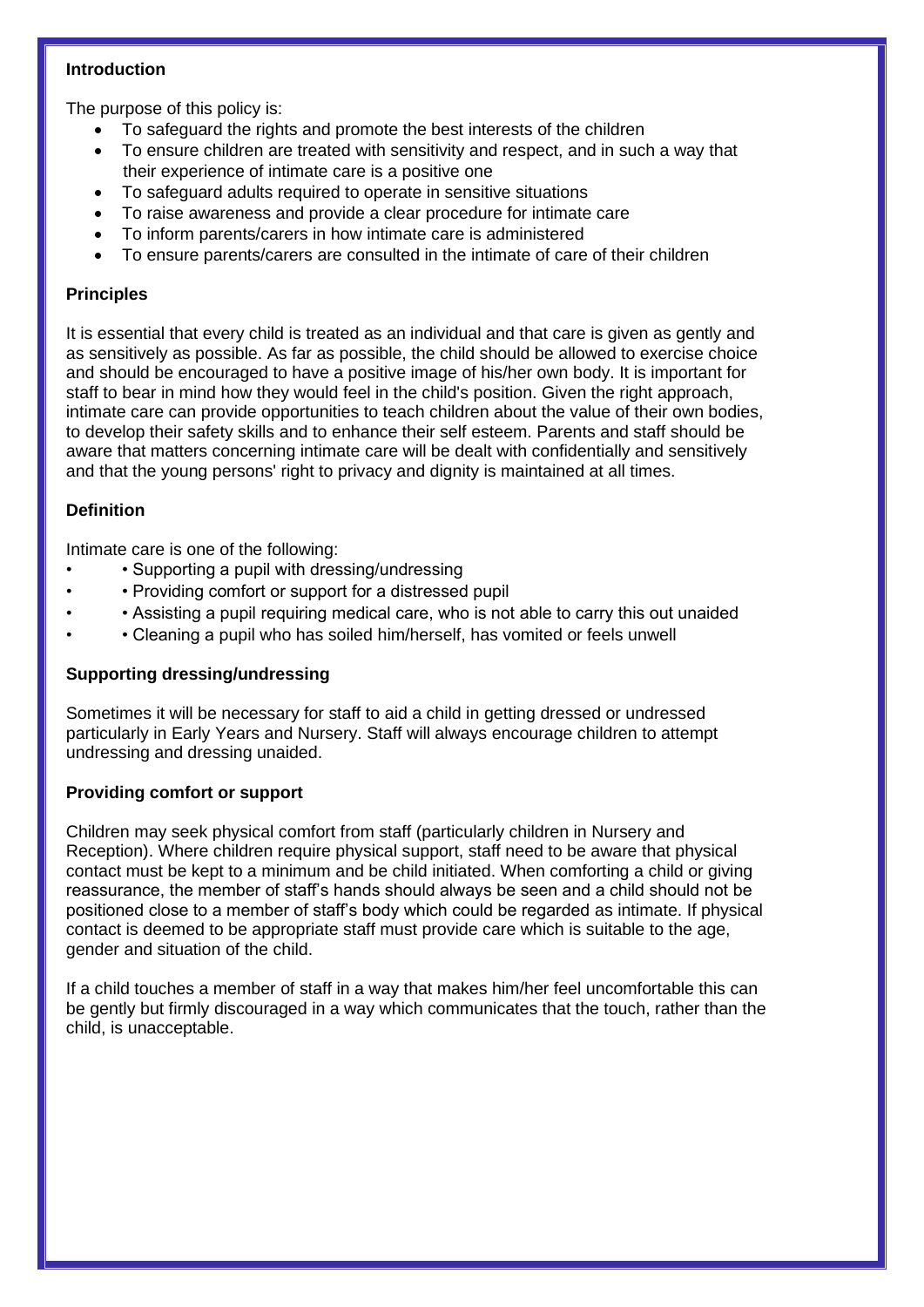# **Medical procedures (See Administration of Medicines Policy)**

If it is necessary for a child to receive medicine during the school day parents must fill out a permission form from the school office and discuss their child's needs with a member of staff before the school agrees to administer medicines or medical care. It must be made clear to parents that staff administration of medicines is voluntary.

Any member of staff giving medicine to a pupil should check:

- The pupil's name
- Written instructions provided by parents or doctor
- Prescribed dose
- Expiry date

Particular attention should be paid to the safe storage, handling and disposal of medicines. The Principal has prime responsibility for the safe management of medicines kept at school. This duty derives from the Control of Substances Hazardous to Health Regulations 2002 (COSHH). School staff are also responsible for making sure that anyone in school is safe. Medicines should generally be kept in a secure place, not accessible to pupils but arrangements must be in place to ensure that any medication that a pupil might need in an emergency is readily available.

# **Soiling**

Intimate care for soiling should only be given to a child after the parents have given permission for staff to clean and change the child. Parents who have children in the Nursery may sign a permission form so that the Early Years staff can clean and change their child in the event of the child soling themselves (Appendix 1).

If a parent does not give consent, the school will contact the parents or other emergency contact giving specific details about the necessity for cleaning the child. If the parents/carers or emergency contact is able to come within a few minutes, the child is comforted and kept away from the other children to preserve dignity until the parent arrives. Children are not left on their own whilst waiting for a parent to arrive, an adult will stay with them, giving comfort and reassurance The child will be dressed at all times and never left partially clothed. If a parent/carer or emergency contact cannot attend, the school seeks to gain verbal consent from parents/carers for staff to clean and change the child. This permission will be sought on each occasion that the child soils him or herself.

If the parents and emergency contacts cannot be contacted the Principal will be consulted. If put in an impossible situation where the child is at risk, staff will act appropriately and may need to come into some level of physical contact in order to aid the child.

When touching a child, staff should always be aware of the possibility of invading a child's privacy and will respect the child's wishes and feelings.

If a child needs to be cleaned, staff will make sure that:

- Protective gloves are worn
- The procedure is discussed in a friendly and reassuring way with the child throughout

# the process

- • The child is encouraged to care for him/herself as far as possible
- • Physical contact is kept to the minimum possible to carry out the necessary cleaning.
- • Privacy is given appropriate to the child's age and the situation
- • All spills of vomit, blood or excrement are wiped up and flushed down the toilet
- • Any soiling that can be, is flushed down the toilet
- • Soiled clothing is put in a plastic bag, unwashed, and sent home with the child